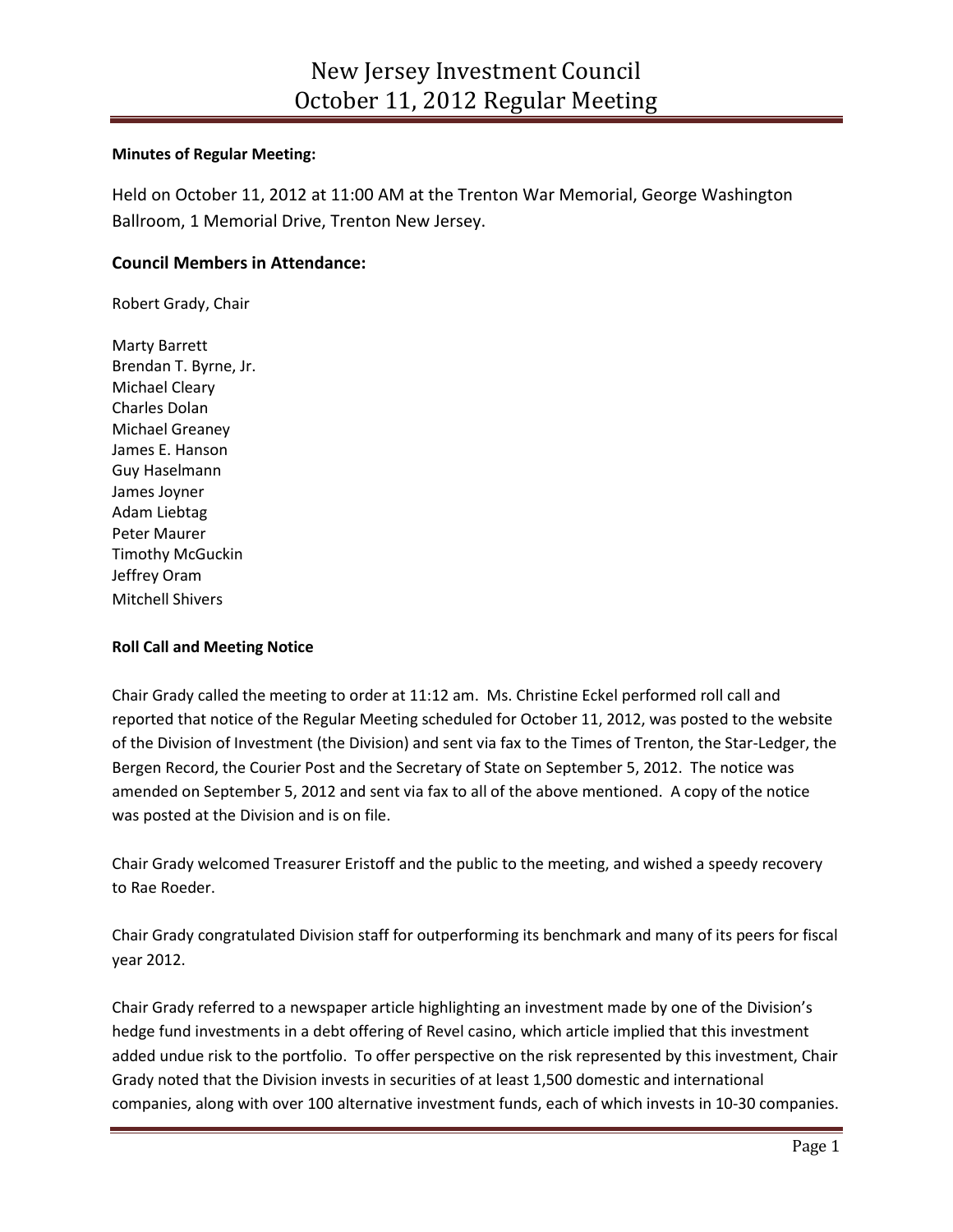Thus, the Pension Fund has a piece of ownership in about 3,000 different companies around the world. He stated that the amount of the Division's investment in Canyon Partners, the hedge fund referenced in the article, is less than 2/10 of 1% of the entire Pension Fund portfolio, with the casino investment constituting one of 20 to 40 investments by that fund. Chair Grady noted that the Division started its relationship in this hedge fund in 2007, before the current administration took office, before the current membership of the SIC took office, and before Director Walsh started with the Division. Chair Grady stated that the Division is not informed of investments by the hedge fund prior to their being made, but noted that this hedge fund is a top quartile hedge fund, with a return of approximately 32% at a time when investments in the S&P 500 Index were flat . Chair Grady emphasized the Council's watchword of diversification, and stated that the best way to maximize returns to the beneficiaries while mitigating risk appropriately is to have a highly diversified portfolio.

Chair Grady mentioned that Council Member Haselmann has prepared a draft analysis on the assumed rate of return, and the Investment Policy Committee ("IPC") will be discussing this analysis at its next meeting. He noted the recent action by the Treasurer in reducing the assumed rate of return to 7.95% for certain pension funds.

# **Approval of Minutes for Regular Meeting held on May 24, 2012 (as amended) and August 2, 2012**

Chair Grady asked the Council members if they had any comments on the amended minutes of the May 24, 2012 Regular Meeting. There were no comments. A motion was made by Chair Grady to approve the minutes of the May 24 meeting, with Council Member Oram seconding the motion. All Council Members voted in favor of the motion, except Mr. Joyner who abstained as he was not present at the meeting. Chair Grady then asked the Council members if they had any comments on the minutes of the August 2, 2012 Regular Meeting. There were no comments. A motion was made by Chair Grady to approve the minutes of the August 2 meeting, with Council Member Haselmann seconding the motion. All Council Members voted in favor of the motion, except for Messrs. Joyner, Hanson and Liebtag who abstained as they were not present at the meeting.

# **Election of Chair and Vice Chair**

Council Member Oram, Chair of the Nominating Committee, stated that the committee members (Messrs. Oram, McGuckin and Haselmann), met telephonically on September 20, 2012 at 1:15 pm to discuss nominations for both Chair and Vice Chair of the State Investment Council. Based on resumes and requisites, the Nominating Committee was unanimous in its decision that current Chair Grady again be nominated for Chair and current Vice Chair Byrne again be nominated for Vice Chair. Mr. Oram proposed a motion to elect Mr. Grady for the position of Chair, with Council Member Barrett seconding the motion. All Council Members voted in favor of the motion, except for Mr. Grady, who abstained. Mr. Oram proposed a motion to elect Mr. Byrne for the position of Vice Chair, with Council Member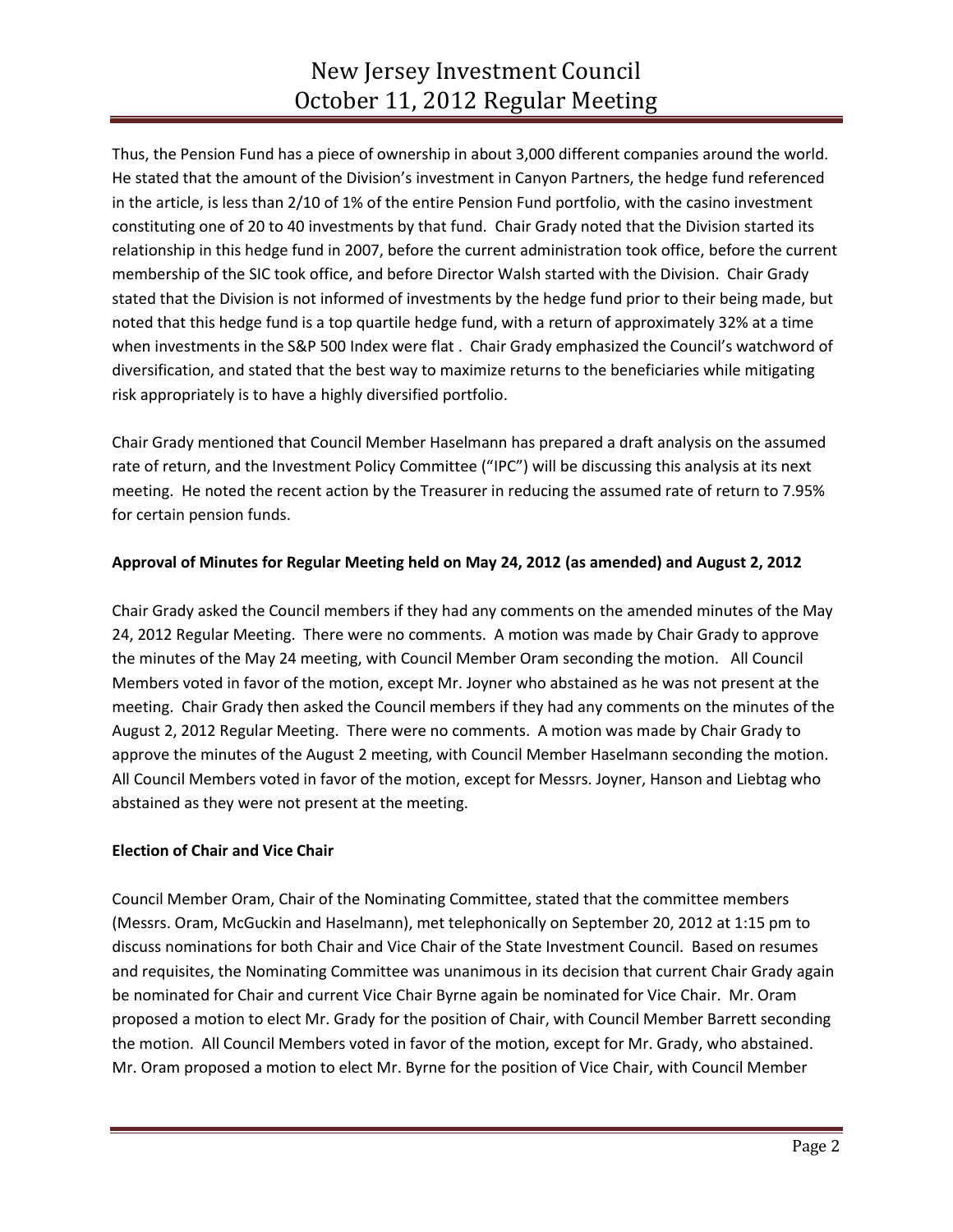Barrett seconding the motion. All Council Members voted in favor of the motion, except for Mr. Byrne, who abstained.

### **Appointment of Executive Committee, Audit Committee and IPC Committee**

Chair Grady stated it was his duty to appoint committee members and, as such, he reappointed the current committee members for the Audit Committee, IPC Committee and the Executive Committee. (The listing can be found on the Division's public website at [http://www.state.nj.us/treasury/doinvest/pdf/Committees2011.pdf.](http://www.state.nj.us/treasury/doinvest/pdf/Committees2011.pdf))

#### **Report from Audit Committee on Fiscal 2012 Audit**

Council Member McGuckin reported that the Audit Committee met with staff and the auditors prior to the SIC meeting. No issues were reported with the Fiscal Year 2012 audit, which is not yet final pending receipt of the legal letter and management representation letter by E&Y. The audited financial statements are expected to be presented at the next SIC meeting. For the second year in a row, there were no management letter comments.

Council Member McGuckin updated the Council on the status of the Request for Proposal (RFP) that will combine the financial audits of the Division of Investment and Pensions and Benefits. Council Member McGuckin reported that the combination of the audit is permissible. The RFP has not been issued yet, but is expected to be released shortly.

#### **Guest Speaker- Jan G. Loeys**

Jan G. Loeys, Managing Director and Head of Global asset Allocation and Alternative Investments from JP Morgan, gave a presentation on Global Investment Strategy. The presentation can be found on the Divisions website.

[http://www.state.nj.us/treasury/doinvest/calendar.shtml.](http://www.state.nj.us/treasury/doinvest/calendar.shtml)

### **Director's Report/Update**

Director Walsh advised the SIC that the Pension Fund excluding Police and Fire Mortgage for Fiscal Year 2012 outperformed the benchmark significantly, which was better than anticipated. The Fund returned 2.52% versus the benchmark return of 0.26%. It outperformed the respective benchmarks in four out of five asset classes. The fifth asset class, Risk Mitigation, was marginal and is by far the Division's smallest asset class. The two big outperformers were Liquidity and Income. The 226 bps of out-performance for fiscal year 2012 against the benchmark was the most since fiscal year 2008 and the most in a positive year since fiscal year 2000. The fund, as of August 31, 2012, was up 2.70% for Fiscal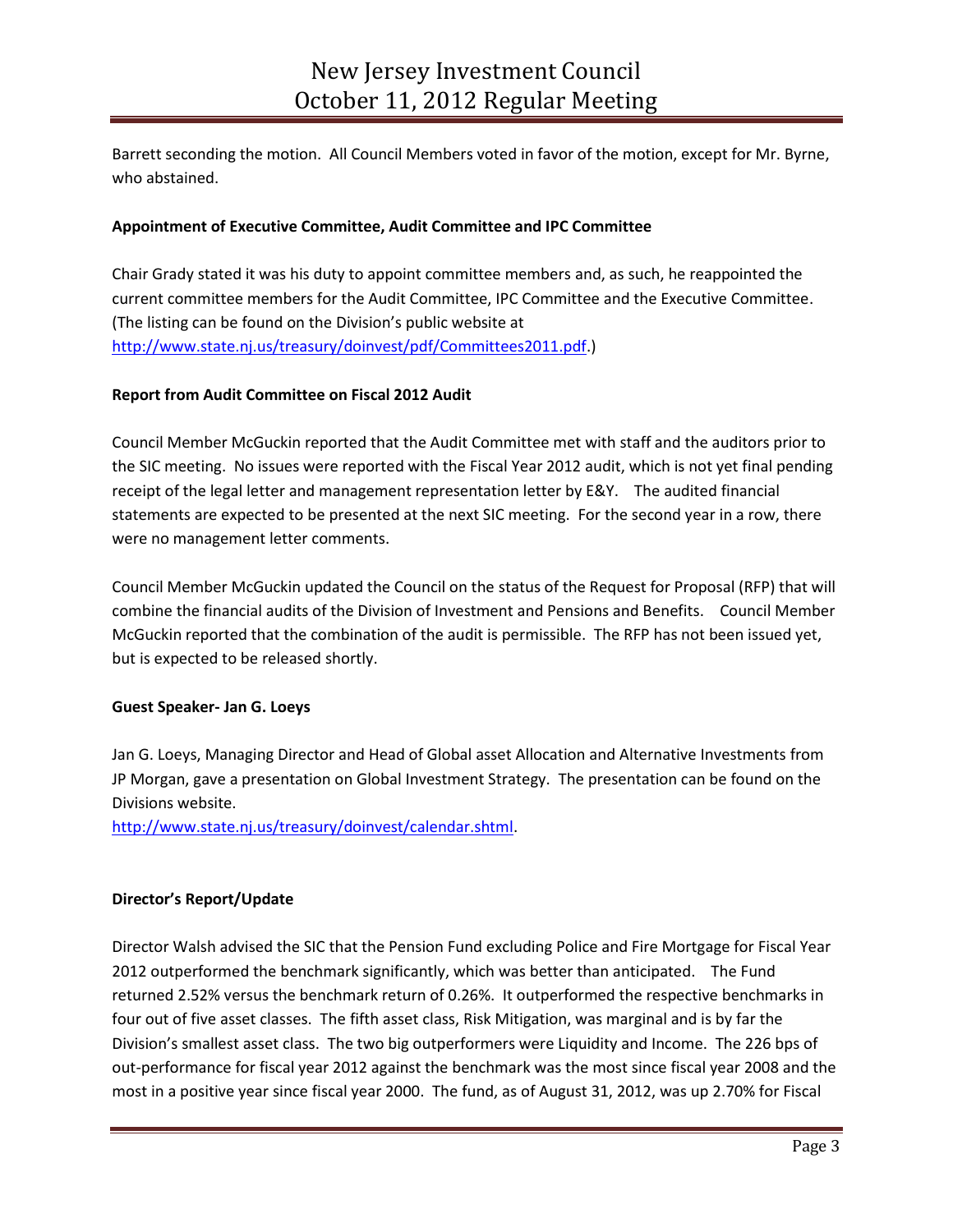Year-to-date and 8.96% for Calendar Year-to-Date. In addition, the Director advised Council of the Division's consent to the acquisition of CT Investment Management Co., LLC, a subsidiary of Capital Trust, Inc. and manager of CT High Grade Partners II LLC, by a Blackstone affiliate, as described in more detail in the press release provided in the meeting materials.

Deputy Director Mc Donough stated the Division terminated its advisory agreement with Pictet, one of the four emerging market advisers, due to performance of the portfolio. He further explained that the assets advised by Pictet of approximately \$325 million will be advised by Morgan Stanley and Lazard moving forward. Mr. McDonough stated that while the original anticipated adviser cap of \$600 million will be exceeded with Morgan Stanley and Lazard, the emerging market advised portfolios will remain within the aggregate cap of \$2 billion. Mr. McDonough stated that the Division had been pleased with the performance of the three remaining advisers. He reiterated that the Division was drafting an RFP as the contracts with the remaining advisers end in the next calendar year, with the goal of increasing the number of advisers given the increase in the target allocation.

# **High Yield Fixed Income Advisers and Municipal Bond Advisers**

Director Walsh stated the Division's contracts with its four high yield fixed income advisers expire in June 2013. He stated that it was the Division's intent to rebid the mandate, as well as engage advisers for municipal bonds, for which the Division staff lacked the required expertise.

Kevin McGrath of the Division explained that the Division utilizes four high yield advisers, and has a portfolio totaling approximately \$1 billion, with all trades being approved by Division staff. He stated that the Division would like to retain up to eight advisers for both U.S. and non-U.S. securities, with the goal of achieving a highly diversified global high yield strategy. Mr. McGrath highlighted the high-yield performance of 12.5% calendar year to date and 5% fiscal year to date.

Philip Pagliaro of the Division stated that the Pension Fund is invested in approximately \$1 billion in municipal assets, which are primarily Build America Bonds, yielding an average of 4.5%. He explained that while the Build America program is currently not active, the Division anticipates that some form of the program will be resurrected. Mr. Pagliaro stated that the Division seeks to engage up to two advisers with the required expertise to assist with investments in this asset class at what the Division believes will be a relatively low cost.

### **Real Estate Private Equity Investment -** *TPG Separate Account*

Chair Grady stated that Council Member Oram had recused himself from discussion of this proposed investment during the IPC meeting.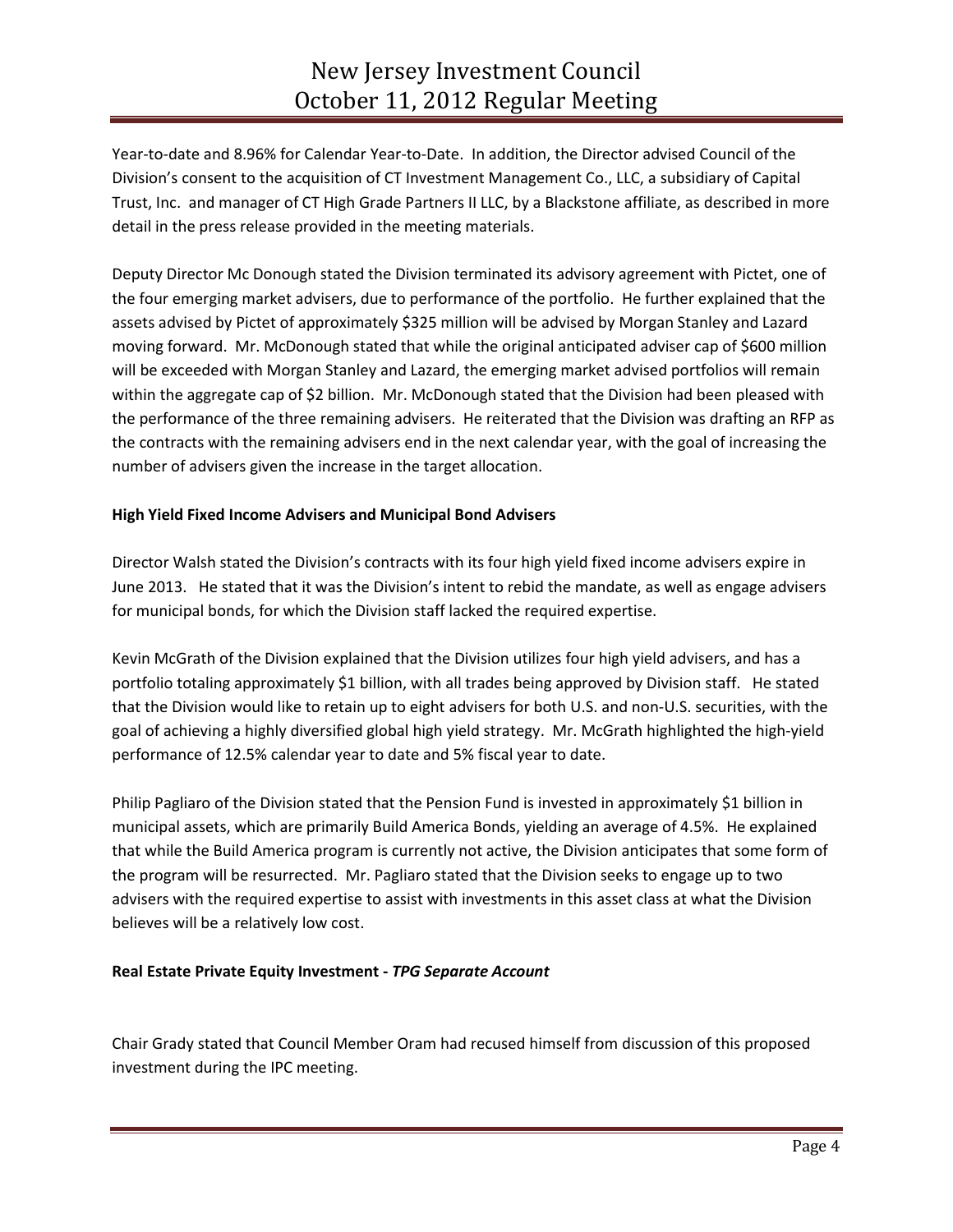Director Walsh introduced Roman Nemtsov of RV Kuhns, the Division's lead consultant for the Real Estate portfolio. The Director commented that the Division is very familiar with Texas Pacific Group (TPG) Private Equity firm, which has a lot of experience in the real estate sector. TPG invests in real estate different than any other firm. The Director noted that staff had spent approximately a year on research, and were now ready to present to Council.

Mr. Nemtsov presented the proposed investment of \$350 million in TPG/NJ Partnership. The Division will be the only limited partner investor in this fund. The major advantage of this investment would be its primary focus on growing platform investments in real estate-related operating businesses, which differs from the vast majority of the Division's real estate investments made to date that are focused on investment in single assets or portfolios of assets. The Division was able to negotiate an attractive fee schedule, including a management fee of 95 basis points on invested capital only and a reduced catchup rate of 30% to TPG over the preferred return of 8%. The Division also was offered the opportunity to review all investments made by the fund prior to allocating capital, which would give the Division veto rights on what goes into the fund. Council Member Haselmann asked how the Division will review investments proposed by the fund. The Director explained the review process and noted that he makes the final decision regarding exercise of the veto right.

Chair Grady reported that the IPC had determined that appropriate and adequate due diligence was performed.

### **Approval of Cash Management Fund Reserve Fund Fee Reduction**

Director Walsh stated the Cash Management Fund (CMF) is the next largest fund after the Pension Fund managed by the Division. Over the last two years it has managed approximately \$8-14 billion and is run by Linda Brooks. In connection with the scheduled expiration of a surety bond covering non-State deposits in the CMF in December 2012, the Division reviewed the current level of the CMF reserve fund. Based on that review, the Division determined that the level of the reserve fund exceeded what was necessary for the fund, given the type of investments in the fund. The Division seeks approval from the SIC to lower the CMF Reserve Fund fee currently charged to non-State participants from 5 bps to 1 bps. The Division did not recommend eliminating the charge, because of the operational difficulties of reinstating the charge if it became necessary to do so in the future. Reducing the reserve fund fee would increase the interest income, though fairly marginal, the cities and towns that participate will increase their returns in a very low interest rate environment.

Chair Grady motioned to approve the recommendation to lower the reserve fund fee to 1 bp. The motion was seconded by Council Member Oram. All Council Members voted in favor of this motion.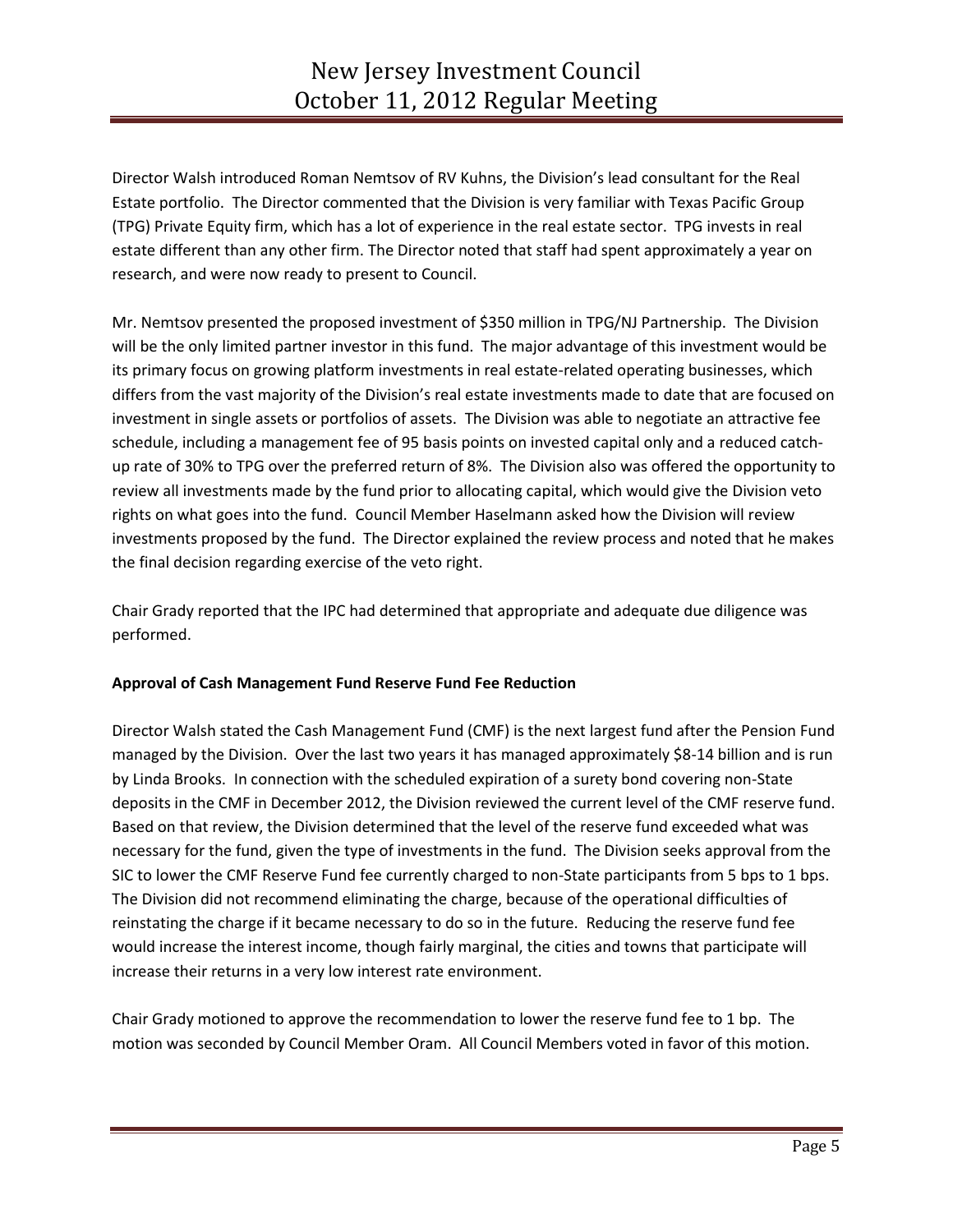### **Approval of proposed amendments to N.J.A.C. 17:16-65 (Deferred Compensation)**

Susan Sarnowski of the Division stated that a few months ago the Deferred Compensation Board took action that would open the Deferred Compensation Funds managed by the Division to participants. This action necessitated changes to the SIC Regulations that govern the Deferred Compensation Plan (DCP). The Division presented those amendments and repeal of a liquidation section at the May SIC meeting. The amendments were published in the New Jersey Register and the comment period expired in September. No comments from the public were received and the SIC may now approve a resolution to adopt the amendments and repeal. Once approved, the amendments and repeal will be published in the *New Jersey Register* and become effective on the publication date.

Ms. Sarnowski also stated that the RFP has not yet been issued for the new plan administrator. While it is anticipated the DCP Board will not open the internal funds until such time as that plan administrator comes on board, the Division looks to have the adoption in place so that the Board can move ahead without delay when ready.

Chair Grady moved the adoption of the resolution adopting the amendment s and repeal to N.J.A.C. 17:16-65, authorizing the Director to submit the attached notice of amendment and repeal to the Office of Administrative Law for publication and delegating to staff of the Council and the Division the authority to make revisions to the notice as required and upon advice of the Attorney General. A roll call vote was taken with Messrs. Grady, Hanson, Barrett, Byrne, Joyner, Haselmann, Maurer, Liebtag, McGuckin, Oram, Greaney, Cleary, Shivers and Dolan, constituting all Council Members present at the meeting, voting in favor of the resolution.

### **Fiscal 2012 Proxy Voting Summary**

Chair Grady stated the Division's proxy voting guidelines can be summarized in two words: Good Governance. The Division votes on a variety of issues. In the last fiscal year, the Division voted on over one thousand proxies on investments in the domestic portfolio, approximately five-hundred of which included votes against the company management on certain proposals. The Division also voted on over one thousand proxies on investments in the international portfolio, having voted against management on 557 proposals. Chair Grady believes this demonstrates a good governance record.

Director Walsh went on to say that the Division does spend a lot of time on its proxy voting. He, along with the Portfolio Manager, is copied on high profile or controversial issues and a discussion ensues before voting

### **Report from the Treasurer**

There was no report from the Treasurer.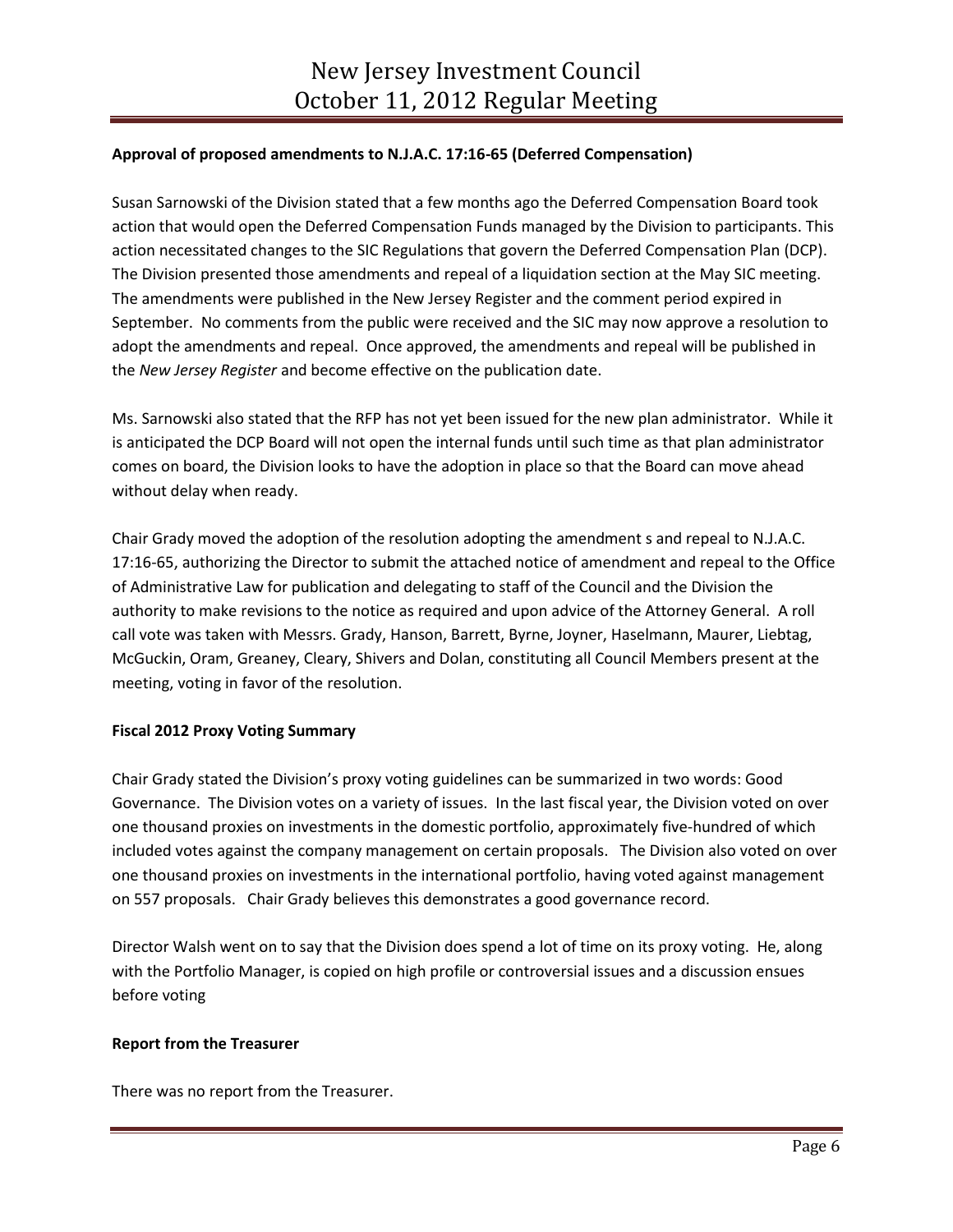# **Public Comment**

Mr. Miskowski, Secretary of CWA Local 1033, stated that he was attending the meeting with approximately 40 members of the local's Pension Investment Education Committee, who had earlier that morning viewed the HBO movie "Too Big to Fail." Mr. Miskowski stated that the 2008 fiscal crisis demonstrated the risk in investing in under regulated hedge funds and derivative contracts, and he reported that the Investment Committee of CWA Local 1033 endorsed, Senate Bill S. 1140, which prohibits the State of New Jersey from investing the assets of any pension fund under the management of the Division of Investment in hedge funds and derivative contracts, and directed him to deliver that message to the Council as well as the four Pension Boards.

Chair Grady commented that the Division invests very selectively in derivative contracts. Director Walsh elaborated that the Division uses derivatives such as exchange-traded options to control risk and futures to reduce or increase duration of the fixed income portfolio. Director Walsh noted that derivatives have been around since 1848 and are currently used by institutions such as the Federal Home Loan Bank and the United States Government. He stated that the Division used derivatives to control risk and he rejects any implication that Division staff would improperly use derivatives to introduce risk into the portfolio. Chair Grady went on to note that the Pension Funds' hedge fund allocation represented a small portion of the overall portfolio and was spread across various investment partners and strategies as part of the Council's overarching goal of diversification. He emphasized that the Division performs due diligence and screens for quality when selecting top quartile hedge funds, in furtherance of the goal of maximizing returns while maintaining an acceptable level of risk, further noting that the presence of hedge funds in the portfolio in fact helped to ameliorate the effects of the 2008 financial crisis. He promised that the Council would take the opportunity to learn about the bill, but expressed nervousness at the concept of legislators dictating asset allocation.

Vice Chair Byrne cautioned that the public should not be unduly frightened by financial headlines, which focus on outliers, and assured the public that staff was managing risk intelligently. He noted that the bill had no co-sponsor in the Senate and no companion bill in the Assembly, but stated that he along with certain Council members would be willing to sit down with any interested legislator to discuss the matter.

Council Member Haselmann then commented that hedge funds are less risky than other investments, noting that no hedge fund needed a bailout during the 2008 crisis, in part because they are able to hedge against changes in the market. He went on to say that hedge funds are important in reducing risk by providing the portfolio with exposure that is non-correlated to the portfolio's equity and "hidden equity" exposure.